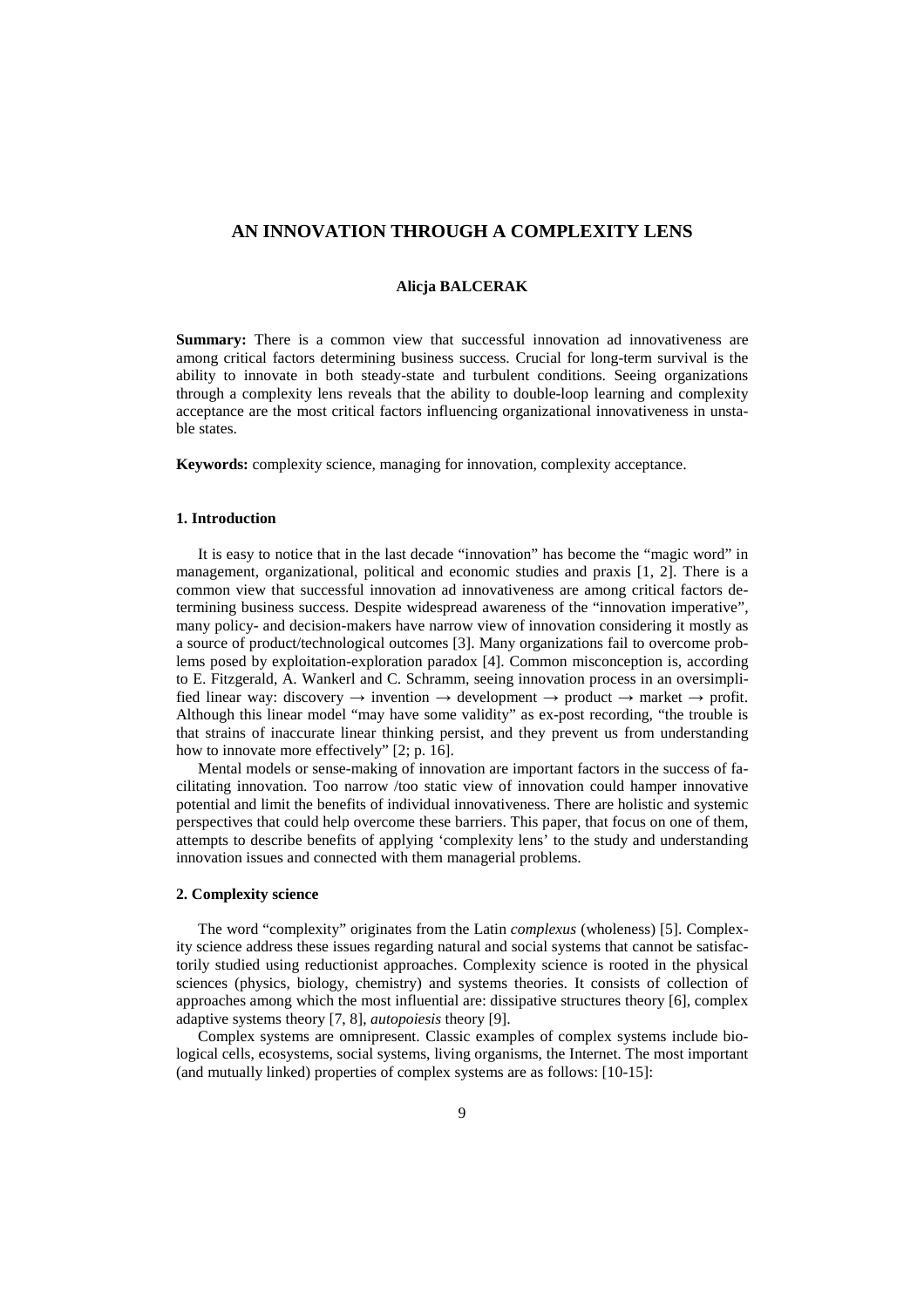*Nonlinearity*. Nonlinearity of complex systems refers to the existence of cause-effect feedback loops. The nature of this feedback can be reinforcing (positive, amplifying) or balancing (negative, stabilizing). Feedback loops interact with each other causing nonlinearity of system behaviour; "small" causes can have "big" results and vice versa. Feedback is critical element of complex system [13, 16]. The nonlinear behaviour triggered by feedback is history-dependent. In consequence, past of complex systems is "co-responsible for their present behaviour" [17; p. 13].



 $BP1,2$  – bifurcation points;  $TC$  – transformative changes IC – incremental changes;  $LG1,2$  – limits to growth



*Evolutionary potential*. System's capacity to evolve depends on its stability. System behaviour can take on various forms. In the stable states systems follow attractors. F.M. van Eijnatten defines an attractor as "a force or condition that draws a … system to repeat a typical pattern of behaviour (…) Although not acting as an external force, the attractor still serves as a sort of magnet." [18; p. 433]. An attractor could be a point (when system is in a state of equilibrium) or cyclical pattern. Consequently, stable systems display low adaptability and evolutability [8, 19]. In the unstable states systems do not demonstrate any fixed, repeatable patterns of dynamics. They "cannot maintain their behaviours, as small forces can result in systems disruption" [19; p. 355]. The highest capacity for evolving is at the edge of chaos (in "the zone of fruitful turbulence" [20; p.154]). E. McMillan offers vivid visualization of this concept: "It is (…) like a vibrant planetary sea that is influenced by the gravitational forces of two large planetary neighbours. One is the planet of Far from Equilibrium where all is utter confusion and disorder. The other is the planet of Equilibrium where the order is so complete that nothing disturbs it. It is a lifeless planet." [14; p. 94]. Complex system, operating at the edge of chaos (far from steady states but not in the unstable states zone) follow so called strange attractors. "When set in a strange attractor, there may be a number of zones of activity that the system regularly visits, providing a broad set of constraints on overall behaviour but allowing the system to move between activity zones as the system develops" [21; p. 413]. Evolution of complex systems is a result of internal and external interactions. There are two modes of change undergoing by dynamical systems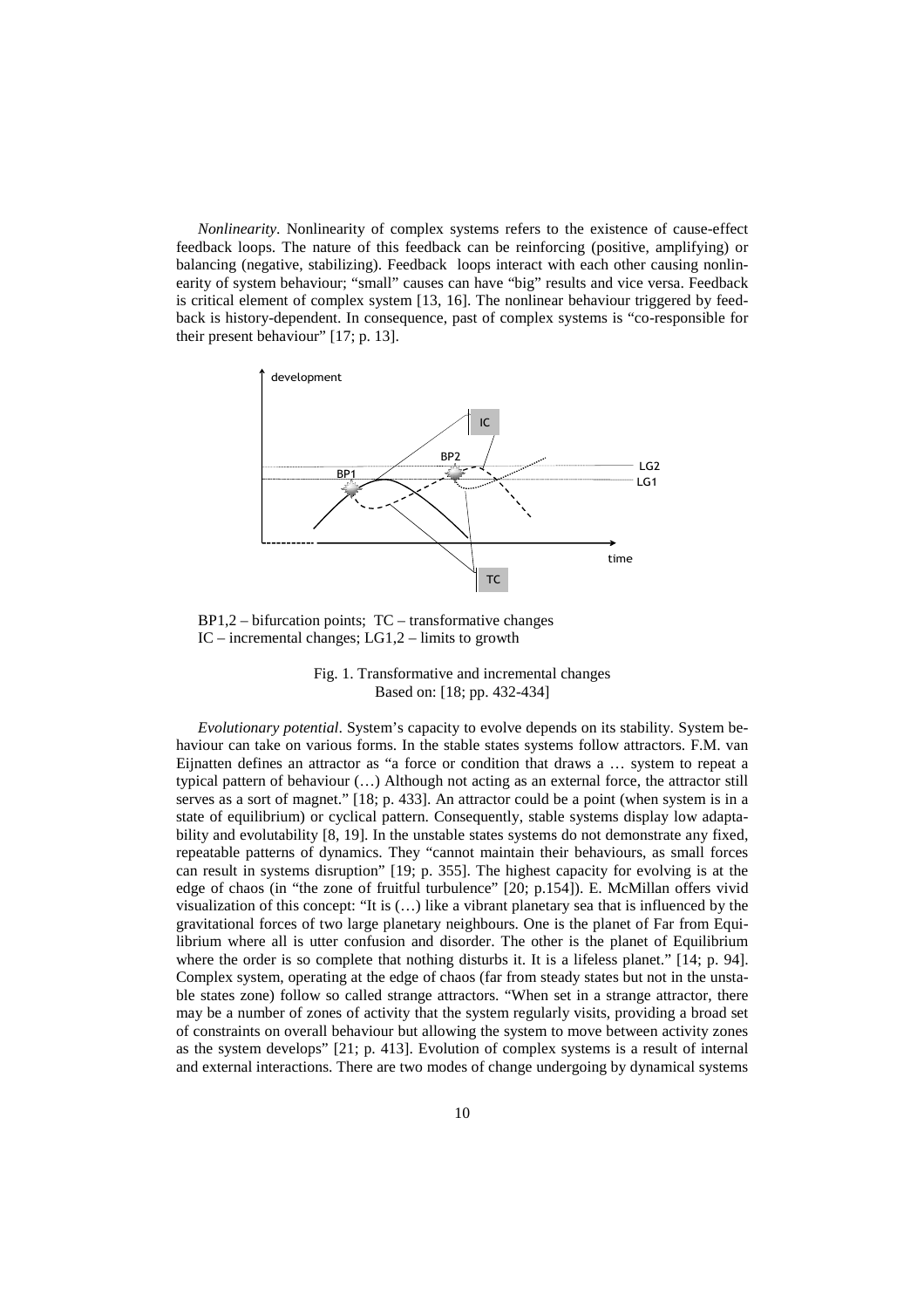[22]. The first type of changes are incremental in nature and occur in the attractor basin (i.e. "the region in which the attractor is successfully able to execute its magnet function" [18; p. 433]). The second type is "a transformative change" [18] or "an interattractor change" [22] typically referred to as bifurcation (Fig. 1). After reaching the bifurcation point, system is influenced by others attractors. According to F.M. van Eijnatten system development may be characterized as "a dynamical process passing from one attractor basin to the next in an incessant journey toward the 'edge' of chaos" [18; p. 434]. During this journey system travels across attractor landscape (Figure 2). Whereas in a stable state system (in Figure 2 visualised as a ball) is captured in its attractor basin and needs very strong perturbation to leave this basin, in an unstable state interattractor change may be caused by really weak impulse.

*Self-organization.* Complex systems can reconfigure their internal connections and activities. Although this process is internal, it may be caused by changes both internal and external to the system (changes in its environment). To selforganize system needs to be open ("by being open they can exchange matter and energy and so stay alive and far from equilibrium" [14, p. 29]) and maintain connectivity ("connections, especially dense, rich connections, transmit information and enable meaning creation among subunits, thus providing systems with improved capacity to learn" [15, p. 192]). Classic examples of self-organization in natural



world are herd behaviour, hurricanes, living cells.

*Emergence.* Complex systems exhibit emergent properties. Considering emergence it is useful to assume two levels of system description; the microscopic level and the macroscopic one. Emergent properties are observable on the macro-level, but they neither exist on, nor could be deduced from the micro level**.** A classic example of emergence is so called "swarm intelligence"- typical for social insects (a swarm behaviour – macroscopic level; a single insect – microscopic level). Another example of emergence, given by Fritjof Capra [24, p. 41], is a sweet taste of sugar (macroscopic level) that "resides neither in the C, nor in the O, nor in the H" (microscopic level). Self-organization is usually accompanied by emergence, but not always: "Self-organization exists without emergence, and emergence exists without self-organization" [16, p. 187].

Complex systems should be distinguished from complicated ones. The latter usually contain numerous connected elements and these have many attributes. However, as long as this numerosity of elements and connections are stable, system is not complex. Good examples of complicated system are mechanical clock [25] or jumbo jet [26]. Both of them are decomposable and predicable (i.e. produce controllable cause-effect relationship). It is possible "to understand, to model, and to reproduce complicated systems by dismantling the system to its constituent elements, known as reductionism" [25, p. 456]. Complex systems are not sums of their parts; they evolve and their elements' rules emerge; because of emergent properties and nonlinear dynamics, behaviour of whole system cannot be pre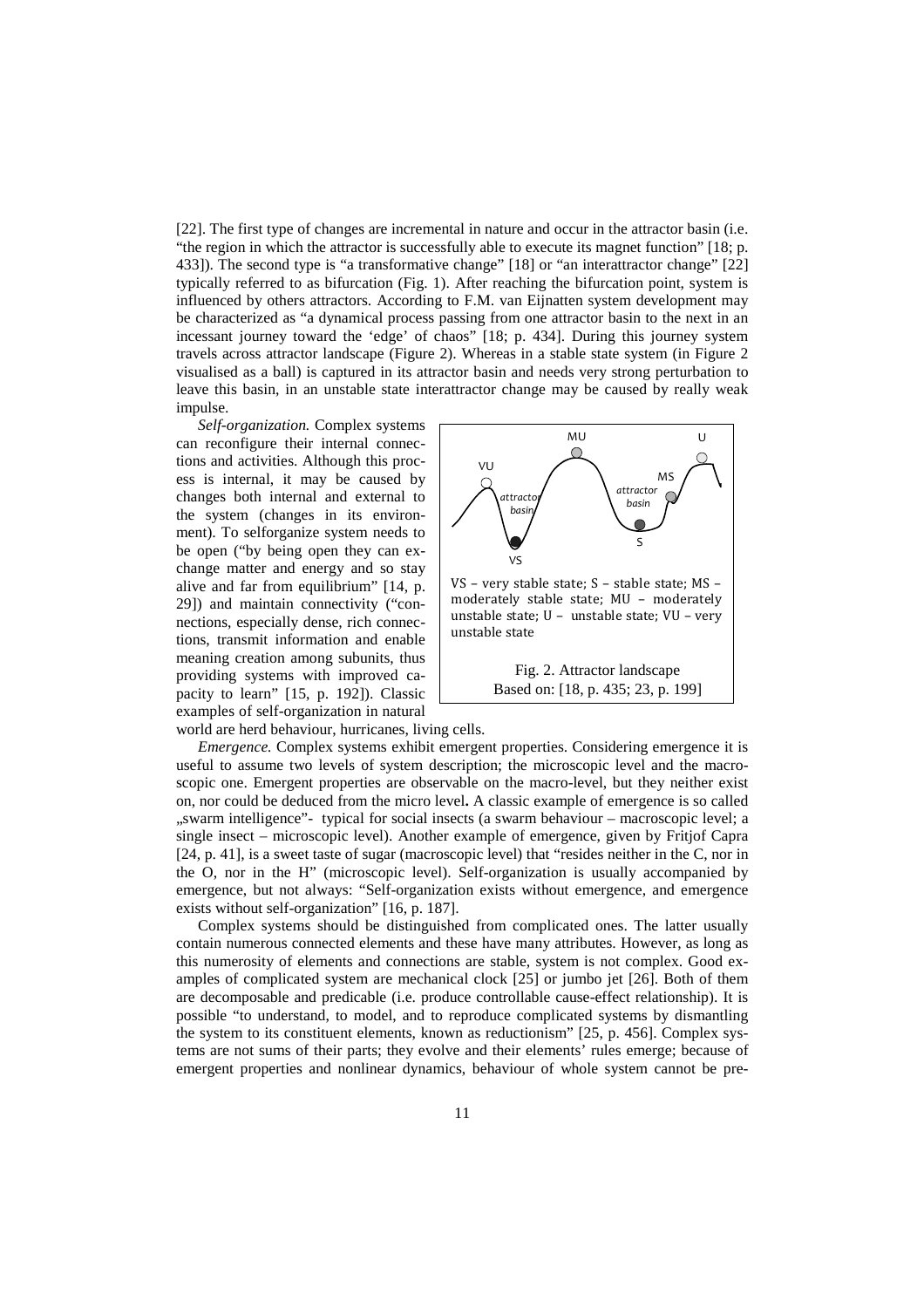dicted from its components' behaviours. Therefore "it is of limited use to analyse complex systems by the traditional 'reductionist' methods of the natural sciences, since these assume that full knowledge of the parts gives full knowledge of the whole." [27, p. 49].

Human social systems (i.e. organizations) can be understood as complex or merely complicated systems. Advocates of the former approach adapt various complexity science theories to study organizations; dissipative structures theory [28, 29], *autopoiesis* theory [30, 31, 32] and complex adaptive systems (CAS) theory. The last one, as the most frequently applied in the organizational context [33], will be presented below.

A complex adaptive systems can be defined as open evolutionary aggregates of interacting agents [34]. Agents (basic components of CAS) interact simultaneously by sending and receiving signals, take actions according to received signals and their schemata [7]. A schema is "set of rules that reflects regularities in experience and enables a system to determine the nature of further experience and make sense of it" [35, p. 289]. Agents can have multiple competing and evolving schemata. The key properties of CAS are heterogeneity and diversity (of agents; their schemata, their behaviour), adaptability, coevolution and agency – "the ability to intervene meaningfully in the course of events" [36, p. 391]. Agency is an unique property of CAS. Non-living complex systems lack agency; for example in water neither oxygen nor hydrogen have ability to respond actively to events and to learn from their experiences [8]. Adaptability of CASs manifests itself in their ability to learn and adapt to new conditions. This learning and adaptations are mutual with system's environment. In other words, CAS and its environment coevolve; system adapts to its environment that is adapting to system's responses. "Coevolution means that there are changes in the underlying elements of the system, i.e. systems gradually shed elements or connections of the system that may have been useful in the past, and they adopt new elements and patterns of interrelationships that may be useful in the future. Thus, self-organizing can be triggered by an external event, but the self-organizing itself creates a change in the system to which the environment then reacts, and a continuing cycle of mutual learning and adaptation occurs" [15, p. 192]. In a CAS self-organization is accompanied by emergence [16, 25].

The most interesting type of CAS is complex adaptive *human* system. Human agents are cognitive, self-aware, exhibit reflexive behaviour and have linguistic capability [37]. They not only react to emergent global phenomena (downward causation) but also can try to consciously impact them. This feature of complex adaptive human systems is called *second-order emergence* [38, 39]. According to N. Gilbert "second order emergence occurs when the agents recognize emergent phenomena, such as societies, clubs, formal organizations, institutions, localities and so on where the fact that you are a member or a nonmember, changes the rules of interaction between you and other agents" [38, p. 6]. In this respect, modelling human complex systems is by no means easy.

In organizational context CAS theory principles could be applied on various levels and in various way. M. Tilebein [40, pp. 1095-1096] distinguishes four levels of observation:

- 1. Individual level (emergence of knowledge, culture or meaning).
- 2. Organizational sub-unit level (emergence of knowledge, of innovation, communication structures).
- 3. Firm level (emergence of knowledge, of innovation, of communication structures, of strategies; production processes, org. structure, information processing).
- 4. Network or industry level (emergence of knowledge, of innovation, of communication structures, interorganizational production, supply chain management, value networks). As for ways of implementation, we can roughly distinguish two main approaches [41]: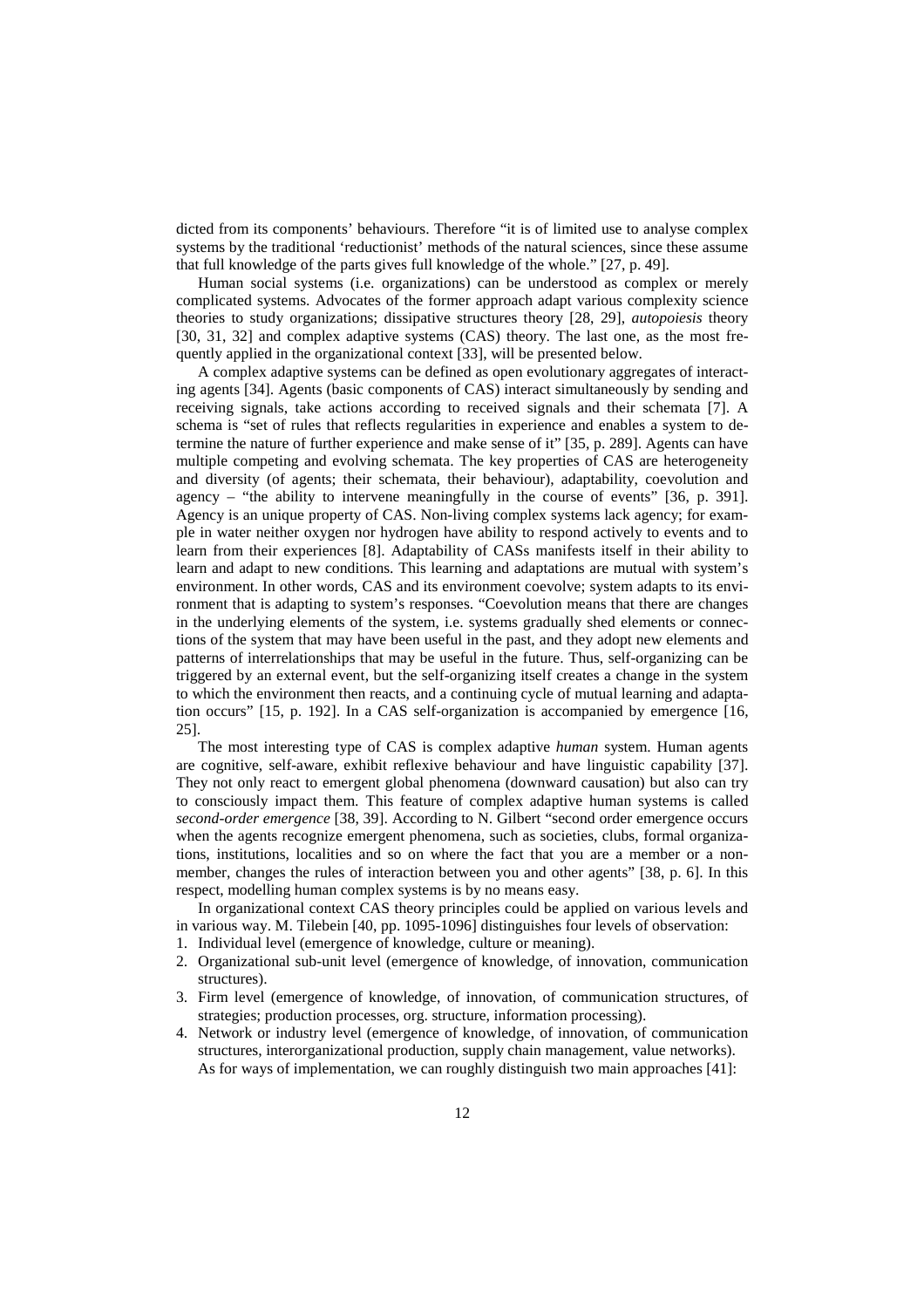- the "hard approach" simulation modelling (agent-based simulations)  $[42, 43]$ ,
- the "soft approach" that includes inter alia *complexity thinking* (i.e. looking at /thinking of organizations with acceptance of their complexity) [18, 44], using *complexity metaphors* [28] and *narrative modelling* [45].

Proponents of these approaches criticize each other. K. Richardson [13] names agentbased simulations "the neo-reductionist school" of complexity because of unavoidable reductionism in agents' rules modelling. Other researches maintain that metaphorical and analogical applications are superficial and "vulnerable to faddism" [46, p. 19] and only "moving beyond metaphor" [47] rigorous operationalizations can make complexity science useful in organization studies. However, metaphors in organizational life should not be undervalued. As G. Morgan stated: "By using different metaphors to understand the complex and paradoxical character of organizational life, we are able to manage and design organizations in ways that we may not have thought possible before." [48, pp.12–13]. In organizational context metaphors are considered by many as the best use of complexity science [49].

#### **3. Innovation and managing for innovation**

Innovation can be understood as a process and as an outcome. According to M.M. Crossan & M. Apaydin's broad definition, innovation is "production or adoption, assimilation, and exploitation of a value-added novelty in economic and social spheres; renewal and enlargement of products, services, and markets; development of new methods of production; and establishment of new management systems" [4, p. 1155].

Concepts related to innovation include:

- individual innovativeness understood as "developing, adopting or implementing an innovation" [50, as cited in 51, p. 2],
- organizational innovativeness,
- entrepreneurship related to innovation as "both involve the processes of discovery, evaluation, and exploitation of opportunities (entrepreneurship) and novelties (innovation)" [4, p. 1177],
- creativity regarded as a crucial prerequisite for innovation [52].

The most relevant questions in innovation related issues seems to be: *How innovation occurs?* and *Are innovation processes manageable?* E Fitzgerald, A. Wankerl and C. Schramm [2] point out that innovation process is "messy" and linear concept of innovation as the chain *discovery*  $\rightarrow$  *invention*  $\rightarrow$  *development*  $\rightarrow$  *product*  $\rightarrow$  *market*  $\rightarrow$  *profit* is misleading. Innovation is a heterogeneous process that includes multiplicity of decisions and depends on many social, psychological and another "human" factors. As A. Styhre put it: " innovation must be further problematized as what is partially dependent on formal resources such as skills, technology, management practice, communication, etc. (i.e., endogenous factors), partially the outcome of exogenous factors such as serendipity, luck and chance" [53, p. 137].

As for the second questions, M. McElroy argues that while corporate business institutions with centralized planning and control schemes are only century old, "human social systems – indeed humanity itself – have been producing new knowledge at impressive rates for millennia now" [54, p. 148]. Therefore more adequate term than "managing innovation" is "managing for innovation."

One of the most challenging and important problems in managing for innovation is compromising short-term survival goals with long-survival ones [40, 55, 56]. Fundamental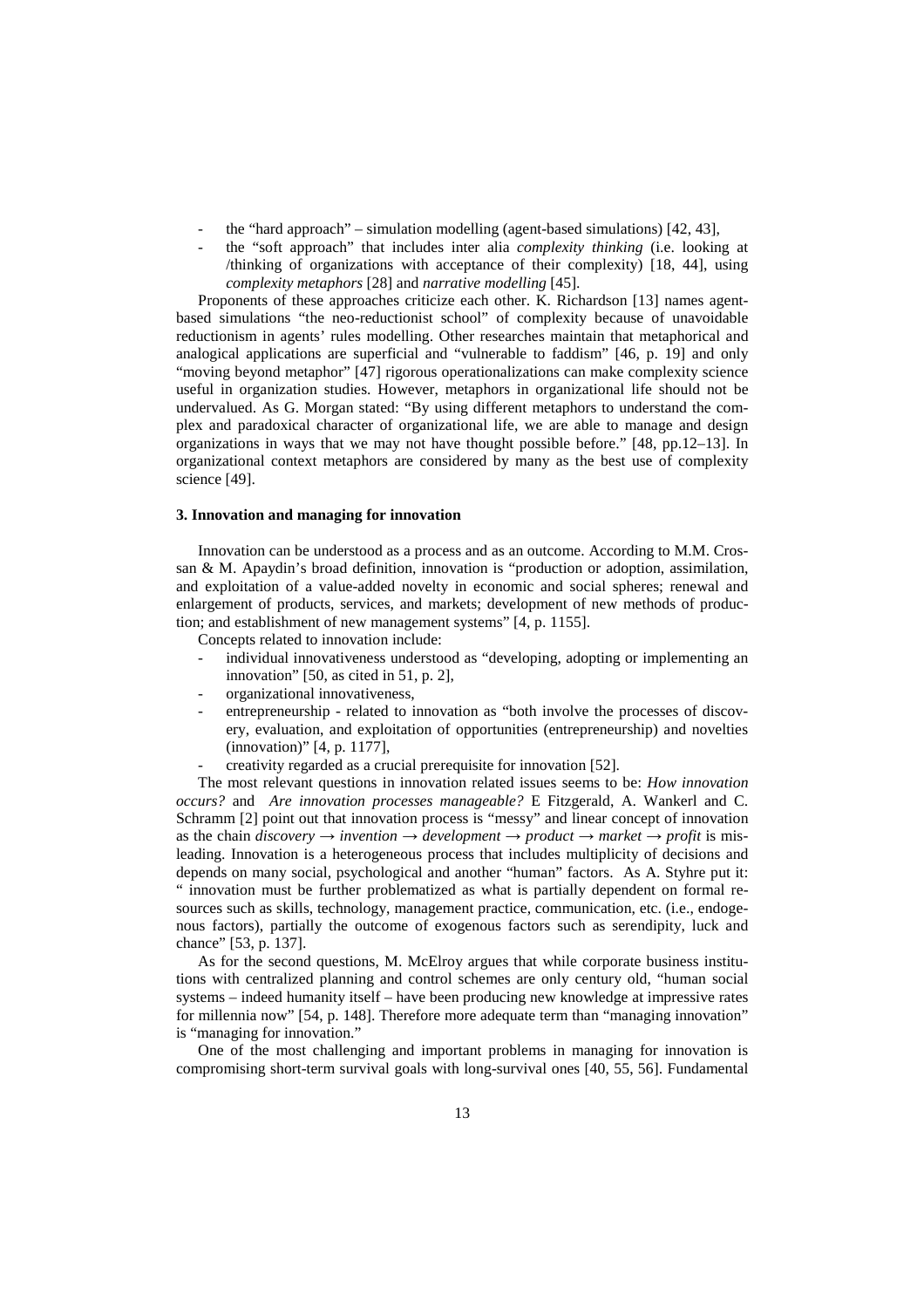for the first type of goals are *incremental innovations* (also known as *evolutionary, continuous, steady-state, exploitative innovations* [56, 57, 58]); for the second one - *radical innovations* (*revolutionary, disruptive, discontinuous, breakthrough* or *exploratory innovations*). This dilemma is known as the exploitation-exploration tension or efficiencyflexibility tension: "Exploitation hones and extends current knowledge, seeking greater efficiency and improvements to enable incremental innovation. Exploration, on the other hand, entails the development of new knowledge, experimenting to foster the variation and novelty needed for more radical innovation" [58, p. 696]. Ability to balancing conflicting goals of efficiency and innovation is called organizational ambidexterity. "Ambidextrous firms are capable of simultaneous, yet contradictory, knowledge management processes, exploiting current competencies and exploring new domains with equal dexterity" [58, p. 696]. In another words, ambidextrous organizations are capable of competing with two business models at the same time or "to play two games at once" [59], which is difficult to handle. As M. Magnusson, P. Boccardelli, and S. Börjesson note: "the tools and methods used to search for, select and implement steady-state innovations may act as obstacles to radical and discontinuous innovations" [56, p. 2].



Adapted from: [63, p. 256]

Whereas continuous innovations base on 'do better' approach, discontinuous innovation needs revolutionary change ('do different' approach) [57, 60]. This corresponds to the single-loop learning (incremental learning, adaptive learning,) – double-loop learning (transformational learning, generative learning) distinction [61, 62, 5] presented in Fig. 3.

Single-loop learning leads to elimination of errors in performance without changing the governing norms and values (the classic example of single-loop learning is thermostat adjusting the object's temperature to the demand level [61]). In double-loop learning discrepancies between expected and actual effects lead to questioning the underlying norms (continuing the former example: "a thermostat that could ask, 'Why am I set at 68 degrees?' and then explore whether or not some other temperature might more economically achieve the goal of heating the room would be engaging in double-loop learning" [61, p. 99]).

Neither "do better" nor "do different" approach (resp. "exploit" and "explore" innovation strategy) is absolutely effective or ineffective. According to J. Bessant et al, "the question is one of appropriateness to external conditions for innovation. In simple terms one reason why existing players do badly when discontinuous conditions emerge is that there is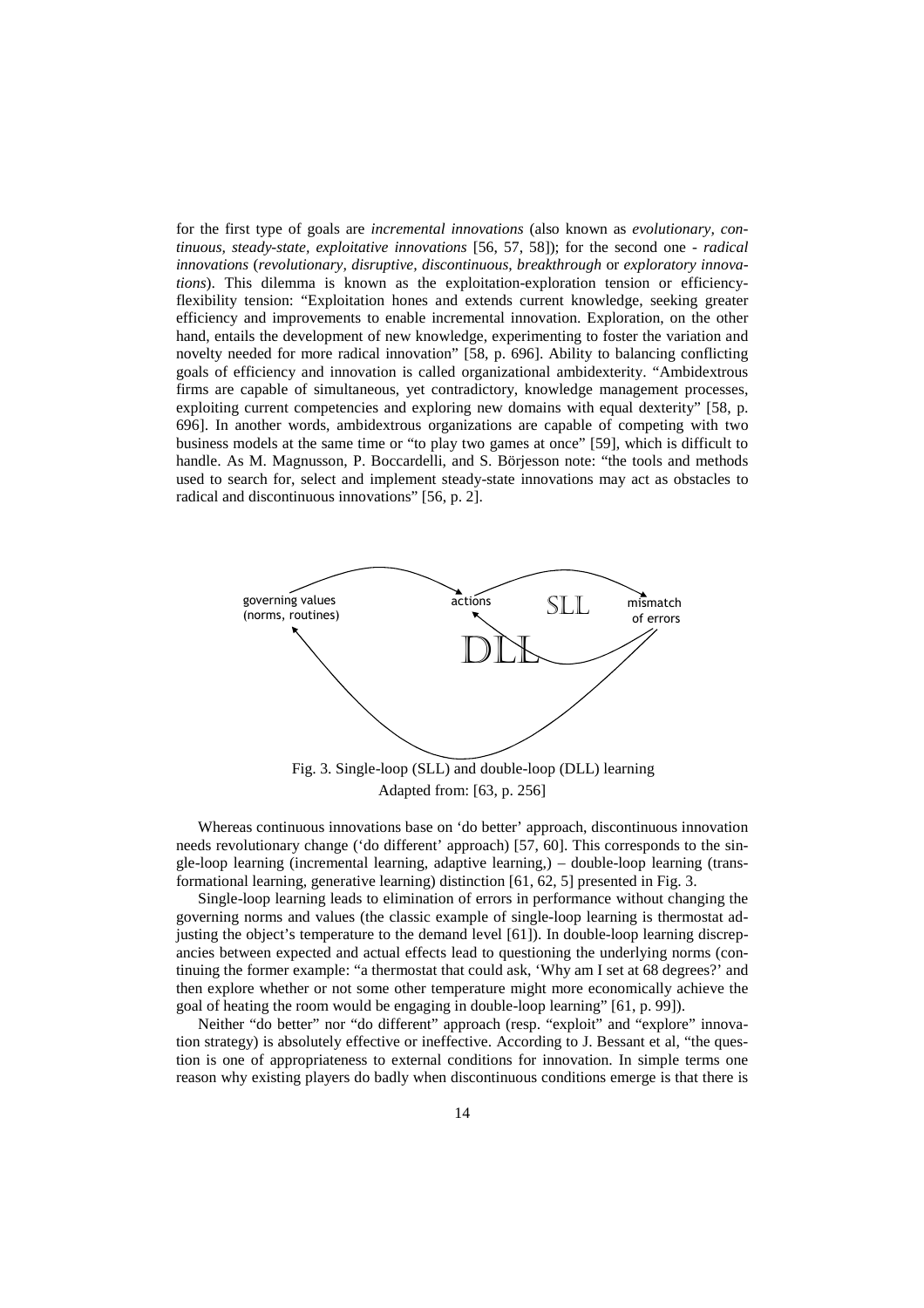a mismatch between their dominant steady state archetype and the very different requirements for discontinuous innovation." [57, p. 1373]. Applying complexity vocabulary, in the attractor basin (Fig. 2) incremental innovations could be effective, whereas in unstable states – not. It is important to note, that "topography" of attractor landscape is dynamic; systems not only travel across landscape, but also shape its peaks and valleys. F.M. van Eijnatten offers here the "co-jumping on a trampoline" metaphor: "The game players continuously influence each other's positions in terms of local minima and maxima. With other game players jumping on the same flexible surface it becomes highly unpredictable whether or not you will ever succeed in your highly desired frog-leaped mega-jump. It will depend on the kinds of interaction patterns or rhythms that accidentally develop" [18, p. 435]. This illustrates also coevolution of complex systems; organizations coevolve with their environments; apart from reacting to environmental change organizations could make environment ("another players") react to changes initiated by them. Nevertheless, as J. Bessant et al state, "the real challenge is in building the capability within the firm so that it is prepared for, able to pick up on and proactively deal with innovation opportunities and threats created by emerging discontinuous conditions. In other words, to develop alternative routines for discontinuous innovation ('do different' routines) which can sit alongside those for steady state 'do better' innovation" [57, p. 1368]. Typical sources of discontinuity and problems posed by them are listed in Table 1. "Established players" may be more vulnerable to many of these problems, than new entrants that do not have successful "exploit" innovation strategy.

| <b>Sources</b>               | <b>Problems</b>                                            |
|------------------------------|------------------------------------------------------------|
| New market emerges           | Established players don't see it because they are fo-      |
|                              | cused on their existing markets                            |
| New technology emerges       | Don't see it because beyond the periphery of technol-      |
|                              | ogy search environment                                     |
| New political rules emerge.  | Established firms fail to understand or learn new rules    |
| Running out of road          | Current system is built around a particular trajectory     |
|                              | and embedded in a steady-state set of innovation rou-      |
|                              | tines which militate against widespread search or risk     |
|                              | taking experiments                                         |
| Sea change in market sen-    | Don't pick up on it or persist in alternative explanations |
| timent or behaviour          | (cognitive dissonance)                                     |
| Deregulation/shifts in regu- | Old mindsets persist and existing player is unable to      |
| latory regime                | move fast enough or see new opportunities opened up        |
| Unthinkable events           | New rules may disempower existing players or render        |
|                              | competencies unnecessary                                   |
| Business model innovation    | New entrants see opportunity to deliver product/service    |
|                              | via new business model - existing players have at best     |
|                              | to be fast followers                                       |
| Shifts in 'techno-economic   | Existing players tend to reinforce their commitment to     |
| paradigm'                    | old model                                                  |

Tab. 1. Sources of discontinuity and problems posed by them

Chosen from: [57, pp. 1369-1370]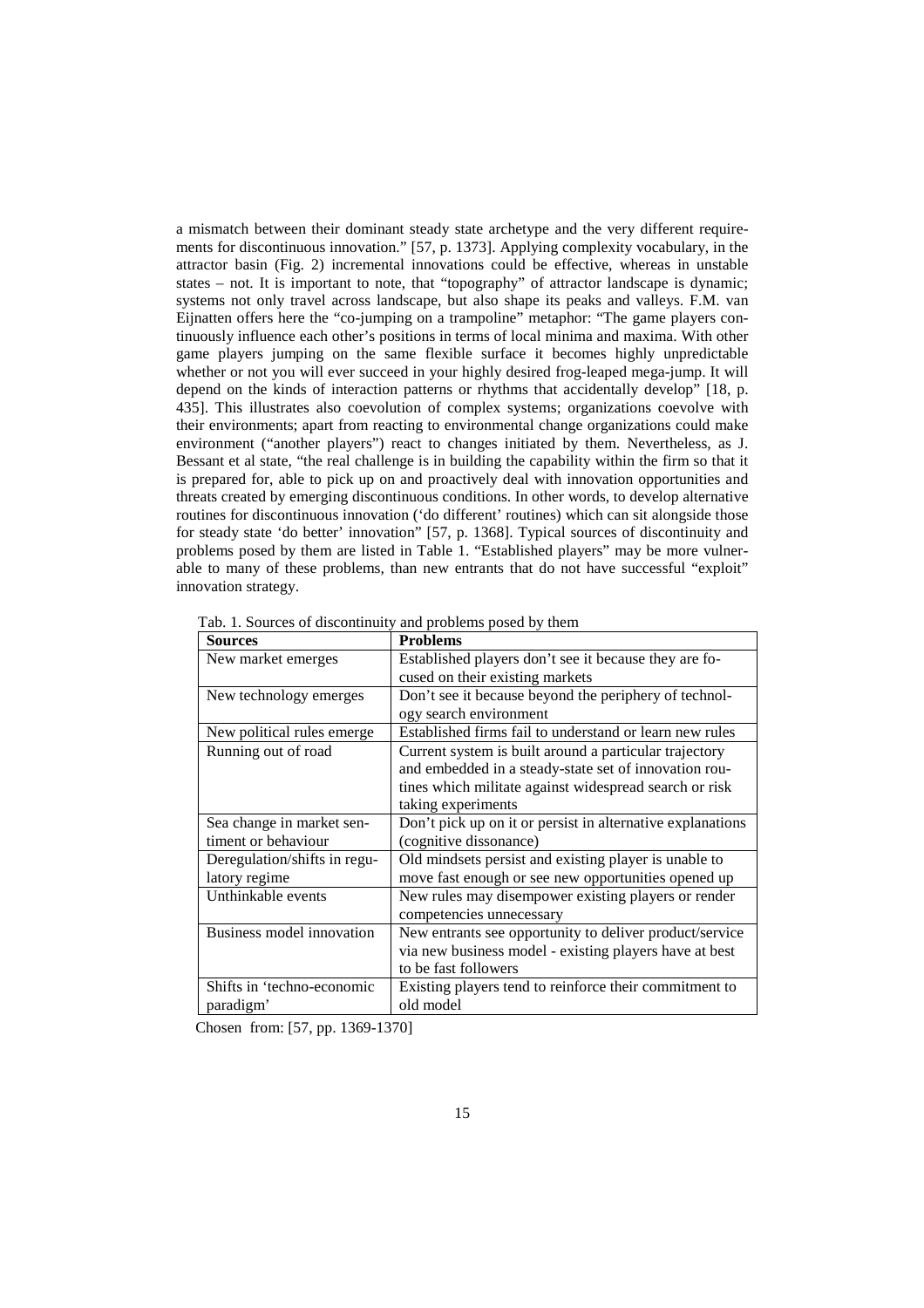Figure 4 presents crucial factors influencing effectiveness of both "exploit" and "explore" innovation strategies. Under stable conditions effectiveness of "exploit" innovation strategy depends mostly on the ability to incremental learning. R. Chiva, A. Grandío, and A. Alegre observe that whereas "organizations and people are becoming good at single loop learning (…) practitioners and organizations are not normally so adept at second loop learning, at changing their theories, models or paradigms." [5, p. 115]. The core of the exploitation-exploration dilemma seems to be sensitivity to opportunities/threats signals blunted by successful "exploit" strategy. The factor that could compensate this negative influence is complexity acceptance. That makes the ability to double-loop learning and complexity acceptance the most critical factors influencing organizational innovativeness.



Fig. 4. Crucial factors influencing effectiveness of innovation strategies. Casual loop diagram

Organizations facing internal and environmental complexity can choose one of two policies: complexity reduction or complexity absorption [15, 64]. According to D.P. Ashmos et al., choosing the first alternative results in strategies that maximize rules and minimize connectivity among agents. Minimizing connections involves separation of human agents, minimization of their participation in decision processes, relying on elaborate control mechanisms and detailed standardization procedures. In this way "the organization tries to simplify and reduce the amount of data and the number of choices available to its members. Sensemaking is undertaken by only a few agents whose roles place them at the top of the hierarchy (…). This is seen as a way of achieving apparent order in a seemingly complex and disorderly world" [15, p. 193]. As a result organization become non-adaptive. Choosing the second alternative (complexity absorption) an organization, instead of creat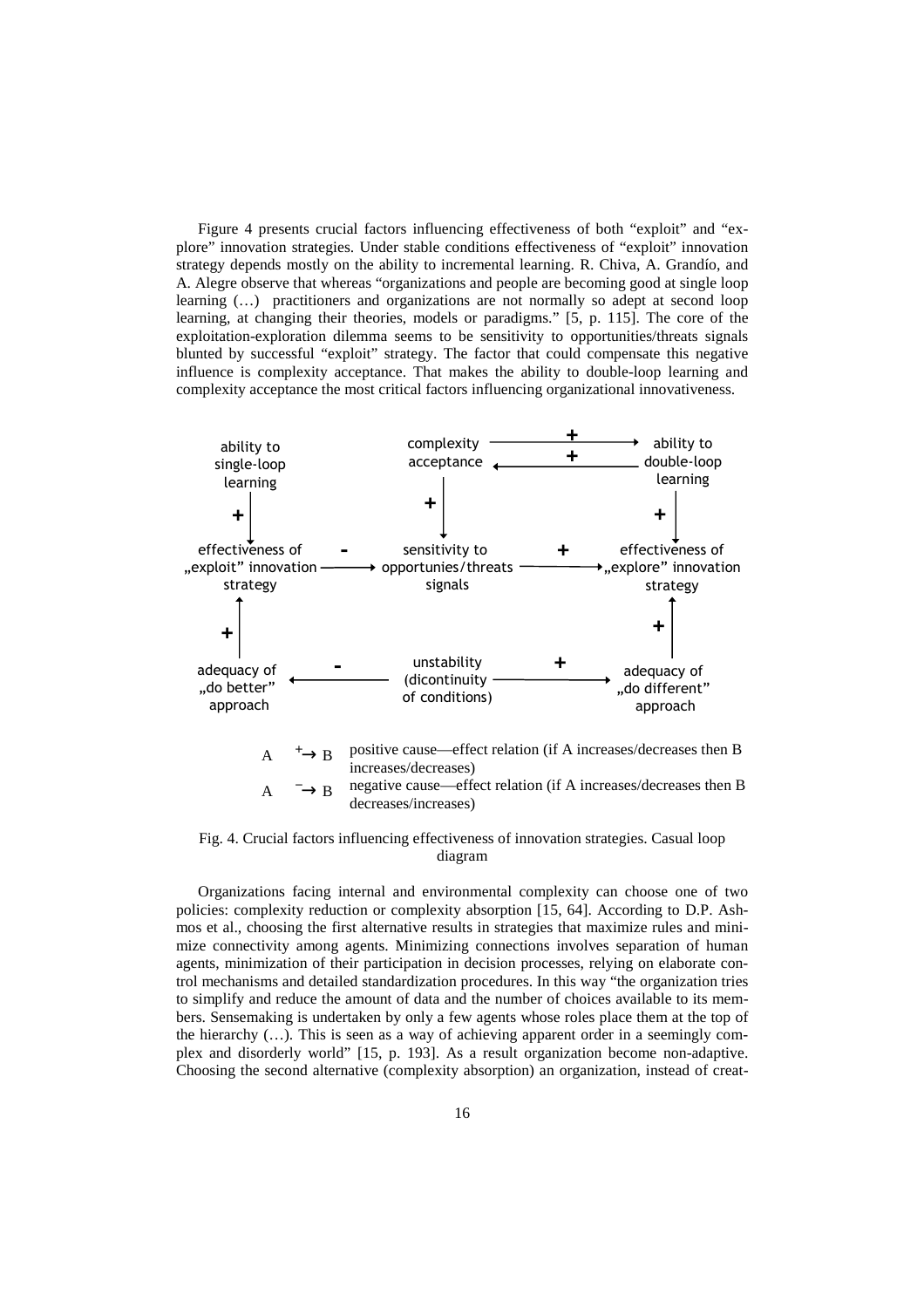ing complex rules to simplify processes, uses simple rules that could produce complex processes. That is vital for the most important CAS properties is enhancing connectivity by maximizing participation [15].

Agents' heterogeneity, autonomy and learning capabilities are crucial for complex systems' viability. Learning is the main force for supporting connectivity, self-organization and evolution of complex adaptive systems [5, 33, 65]. "The more knowledge flows, knowledge sharing and learning between different organizational parts and external agents there are, the more opportunities there are for knowledge generation and new combinations" [66, p. 450]. In complex adaptive system learning occurs when diverse agents influence and affect each other. Therefore in complex human adaptive systems diversity of actors and their schemata is needed and should be encouraged.

In the complex adaptive system theory view, management does not mean handling organizations with command and control, but "influencing the process of change of a complex, adaptive system from one state to another" [16, p. 188]. Managerial leading should be indirect, focused on creating conditions for effective interaction, communication and learning [20, 67, 68, 69]. As B. Regine and R. Lewin put it: "Leading in a dynamic system is more like an improvisational dance with the system rather than a mechanistic imperative of doing things to the system, as if it were an object that could be fixed" [68, p. 17].

Because in complex systems agents cannot predict and consequently plan long-term future, strategies should evolve along with the system's and its environment's evolution [67, 69]. "Strategy has become a trial-and-error process, evolving through the discovery of what works. As a result planning cycles are shorter, and because quick responses are required, tactics often dictate strategy." [67, p. 15].

As in complex systems "effectiveness and efficiency are assumed to require an optimal balance between creative activities (exploring new opportunities) and productive activities (exploiting current capabilities" [70, p. 740] evaluation methods and incentive systems should mirror this trade-off between innovation and efficiency [40, 57].

#### **4. Conclusions**

Providing organizations do not operate in stable environment, crucial for long-term survival is the ability to innovate in both steady-state and turbulent conditions. Today, fast moving markets, communication technologies, globalisation and its consequences remind us that constant change in socio-economic systems is obvious. Essential for long-term survival became ability to sense signals of threats and opportunities and proactively initiate change. The main enablers for discontinuous innovation are ability to double-loop learning connected with it complexity acceptance. Although management practitioners hardly ever assume stability of business environment straightforwardly, they often choose to copy with complexity and reduce it instead of complexity acceptance and absorption.

Complexity science does not offer "ready-to-use" prescriptions for success in a turbulent business environment. Nevertheless "complexity lens" could help understand and accept features of complex systems in organizations, follow complexity thinking guidelines (especially the importance of diversity, interactions, communication and learning) and successfully incorporate them into management for innovation praxis.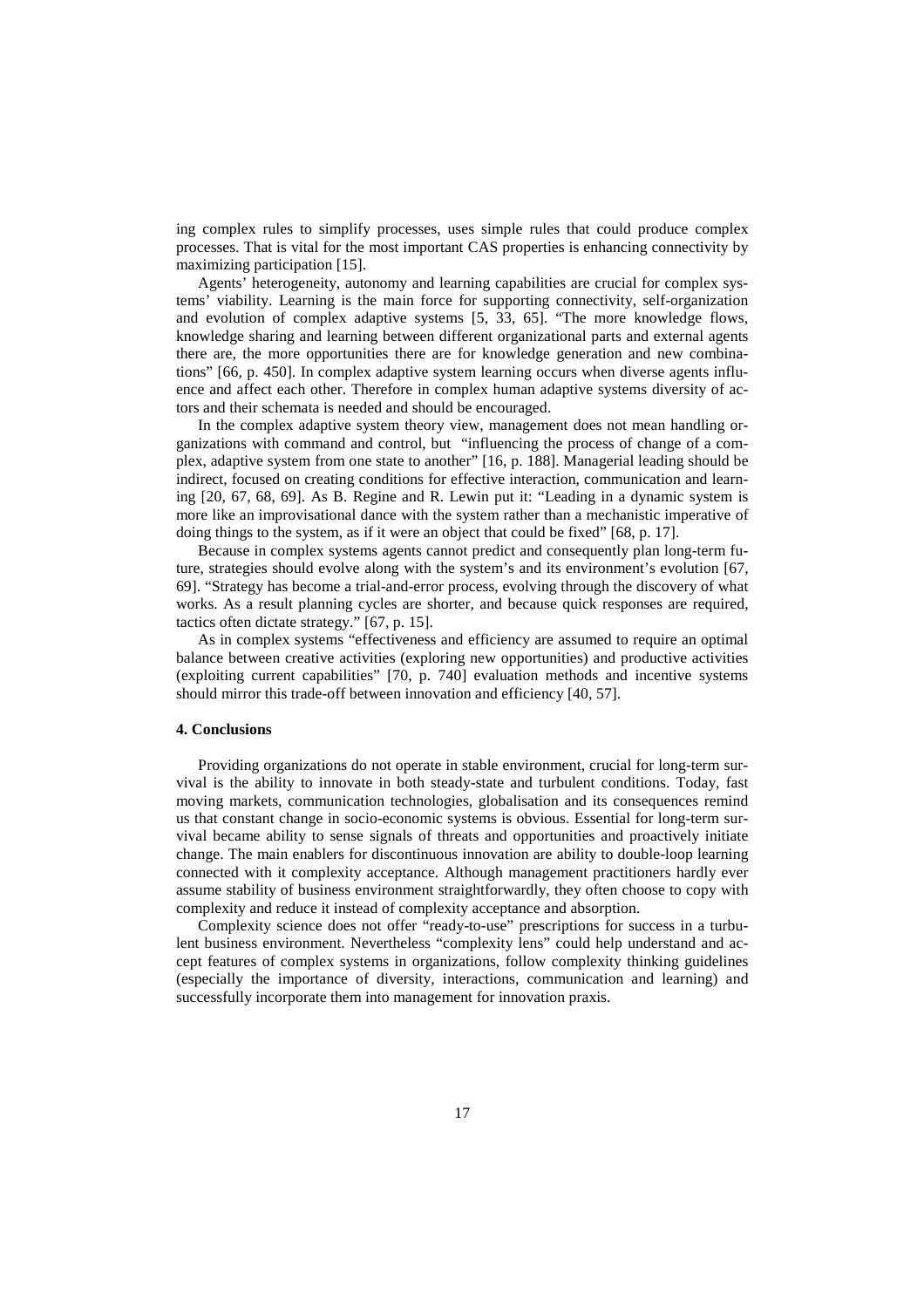#### **References**

- 1. Singh M.G., Gambhir A., Dasgupta J.: Innovation in India: Affordable Innovations; [in:] S. Dutta (ed.) The Global Innovation Index 2011. INSEAD 2011; pp. 77-86.
- 2. Fitzgerald E., Wankerl A., Schramm C.: Inside real innovation. How the right approach can move ideas from R&D to market — and get the economy moving. World Scientific Publishing Co. Pte. Ltd. 2010.
- 3. Sawhney M., Wolcott R.C., Arroniz I.: The 12 different ways for companies to innovate, Sloan Management Review, Winter 2011, pp. 28-34.
- 4. Crossan M.M., Apaydin M.: A multi-dimensional framework of organizational innovation: a systematic review of the literature, Journal of Management Studies 47/6, September 2010, pp. 1154-1191.
- 5. Chiva R., Grandío A., Alegre A.: Adaptive and generative learning: implications from complexity theories, Int. Journal of Management Reviews 12/2, 2010, pp. 114-129.
- 6. Prigogine I., Stengers I.: Order out of chaos: man's new dialogue with nature. Bantam Books, New York 1984.
- 7. Holland J.H.: Hidden order: How adaptation builds complexity. Helix Books 1995.
- 8. Kauffman S.: At Home in the Universe. Oxford University Press, Oxford 1995.
- 9. Maturana H.R., Varela F.J.: The tree of knowledge: the biological roots of human understanding, Shambhala, Boston 1987.
- 10. Anderson P.: Complexity theory and organization science; Organization Science 10/3 1999; pp. 216-232.
- 11. Goldspink C., Kay R.: Bridging the micro–macro divide: a new basis for social science, Human Relations 57/5, 2004, pp. 597–618.
- 12. Dann Z., Barclay I.: Complexity theory and knowledge management application, The Electronic Journal of Knowledge Management 4/1, 2006, pp. 11–20.
- 13. Richardson K.A.: Managing complex organizations: complexity thinking and the science and art of management, Emergence 10/2, 2008, pp. 13-26.
- 14. McMillan E. Complexity, organizations and change. Routledge, 2004.
- 15. Ashmos D.P., Duchon D., McDaniel R.R., Huonker J.W.: What a mess! Participation as a simple managerial rule to 'complexify' organizations, Journal of Management Studies 39/2, 2002, pp. 189-206
- 16. Rotmans J., Loorbach D.: Complexity and transition management, Journal of Industrial Ecology 13/2, 2009, pp. 184-196.
- 17. Smith J.A., Jenks C.: Qualitative complexity: ecology, cognitive processes and the reemergence of structures in post-humanist social theory. Routledge, 2006.
- 18. Eijnatten van F.M.: Chaordic systems thinking. Some suggestions for a complexity framework to inform a learning organization, The Learn. Org. 11/6, 2004, pp. 430-449.
- 19. Schneider M., Somers M.: Organizations as complex adaptive systems: implications of Complexity Theory for leadership research; The Leadership Quarterly 17; 2006, pp. 351–365.
- 20. Smith L.L.: Complexity meets development a felicitous encounter on the road of life, Interdisciplinary Description of Complex Systems 5/2, 2007, pp.151-160.
- 21. Boal K. B., Schultz P.L.: Storytelling, time, and evolution: The role of strategic leadership in complex adaptive systems; The Leadership Quarterly 18, 2007, pp. 411–428.
- 22. Goldstein J. Attractors and nonlinear dynamical systems, Deeper Learning, Spring 2011, pp. 1-17.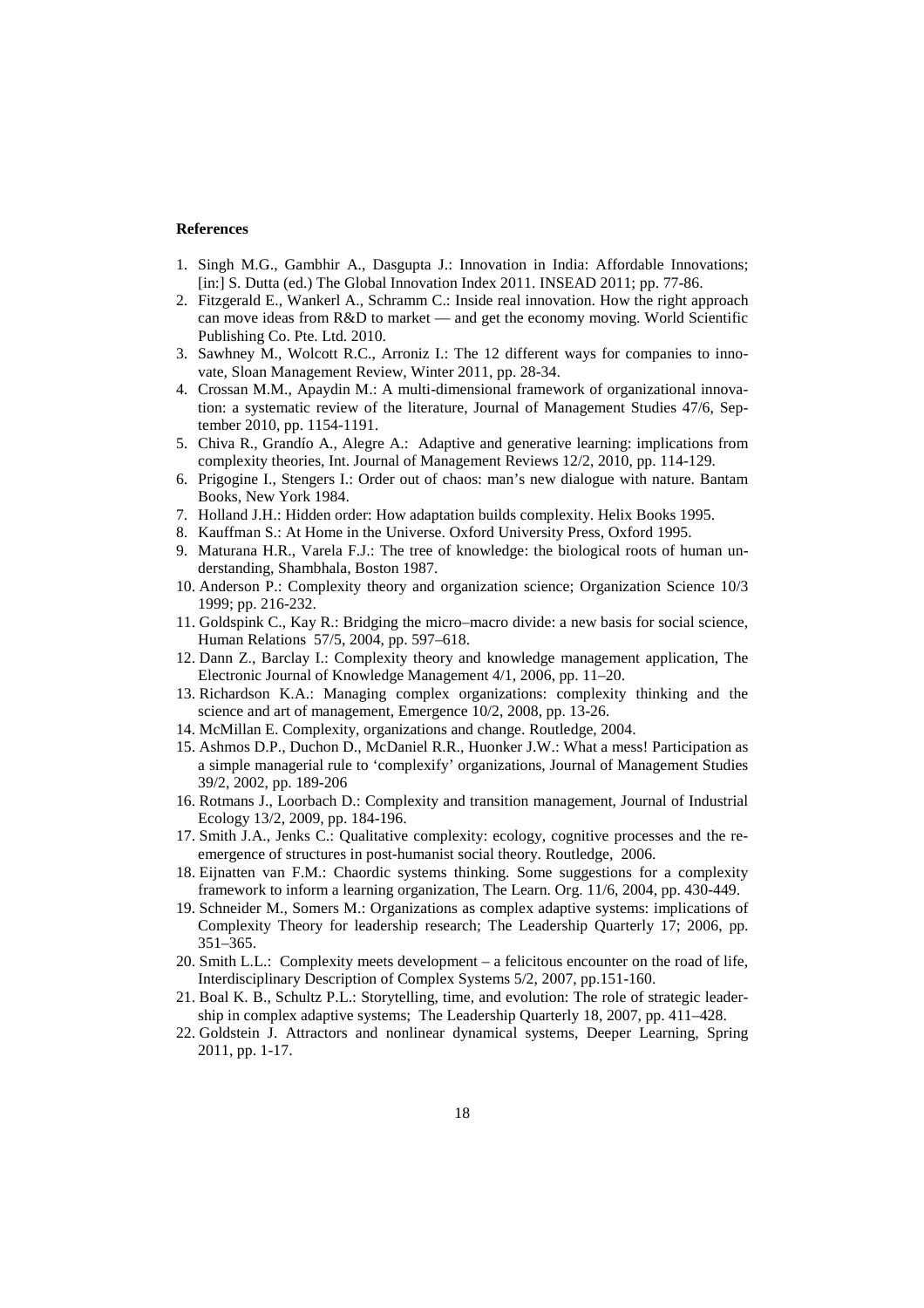- 23. Eijnatten van F.M.: A chaordic lens for understanding entrepreneurship and intrapreneurship, [in:] A Fayolle, R, Kyrő, J. Ulijn [eds] Entrepreneurship research in Europe. Outcomes and perspectives. Edward Elgar Publishing, Inc., 2005, pp. 193-224.
- 24. Capra F.: The hidden connections. A science for sustainable living. Anchor Books, New York 2004.
- 25. McCarthy I.P., Tsinopoulos C., Allen P., Rose-Anderssen C.: New product development as a complex adaptive system of decisions, Journal of Product Innovation Management 23, 2006, pp. 437–456.
- 26. Cilliers, P.: Rules and complex systems, Emergence, 2/3, 2000, pp. 40–50.
- 27. Smith L.L.: Economies and markets as complex systems. Looking at them this way may provide fresh insight, Business Economics , January 2002; pp. 46-53.
- 28. MacIntosh R., MacLean D.: Conditioned emergence: A dissipative structures approach to transformation; Strategic Management Journal 20, 1999, pp. 297–316.
- 29. Lichtenstein B.B., Plowman D.A.: The leadership of emergence: A complex systems leadership theory of emergence at successive organizational levels. The Leadership Quarterly 20, 2009, pp. 617–630.
- 30. Limone A., Bastias L.E.: Autopoiesis and knowledge in the organiza¬tion: Conceptual foundation for authentic knowledge management; Sys¬tems Research and Behavioral Science 23, 2006, pp. 39–49.
- 31. Rogoziński K.: Organizacja usługowa jako system autopoietyczny. Współczesne Zarządzanie 3, 2008, pp. 11-25.
- 32. Balcerak A.: Autopoiesis wiedzy organizacyjnej. Prace Naukowe Uniwersytetu Ekonomicznego we Wrocławiu 94, 2010, pp. 32–38.
- 33. Antonacopoulou E.P., Chiva R.: The social complexity of organizational learning: the dynamics of learning and organizing, Management Learning 38/3, 2007, pp. 277–295.
- 34. Uhl-Bien M., Marion R., McKelvey B.: Complexity leadership theory: shifting leadership from the industrial age to the knowledge era. The Leadership Quarterly 18, 2007, pp. 298–318.
- 35. Stacey R.D.: Complexity and creativity in organisations. Berret-Koehler 1996.
- 36. Desai D.A.: Co-creating learning: insights from complexity theory, The Learning Organization 17/5, 2010, pp. 388–403.
- 37. Goldspink C., Kay R.: Social emergence: distinguishing reflexive and non-reflexive modes; [in:] AAAI Fall Symposium: Emergent Agents and Socialities: Social and Organizational Aspects of Intelligence, Washington 2007; pp. 48-54.
- 38. Gilbert N.: Varieties of emergence [in:] C. Macal, D. Sallach (eds.) Social agents: ecology, exchange, and evolution. Proceedings of the Agent 2002 Conference, The University of Chicago, Chicago 2003; pp. 41-50.
- 39. Deffuant G., Moss S., Jager W.: Dialogues concerning a (possibly) new science, JASSS 9/1, 2006 <http://jasss.soc.surrey.ac.uk/9/1/1.html>.
- 40. Tilebein M.: A complex adaptive systems approach to efficiency and innovation; Kybernetes 35/7-8, 2006, pp. 1087–1099.
- 41. Balcerak A.: Odwzorowanie złożoności i złożoność odwzorowania w symulacji systemów społeczno-gospodarczych; [in:] A. Balcerak, W. Kwaśnicki (eds.) Metody symulacyjne w badaniu organizacji i w dydaktyce menedżerskiej. Oficyna Wydawnicza Politechniki Wrocławskiej, Wrocław 2008, pp. 27–41.
- 42. Hazy J.K.: Toward a theory of leadership in complex systems: Computational modeling explorations. Nonlinear Dynamics, Psych., and Life Sciences 12/3, 2008, pp. 281–310.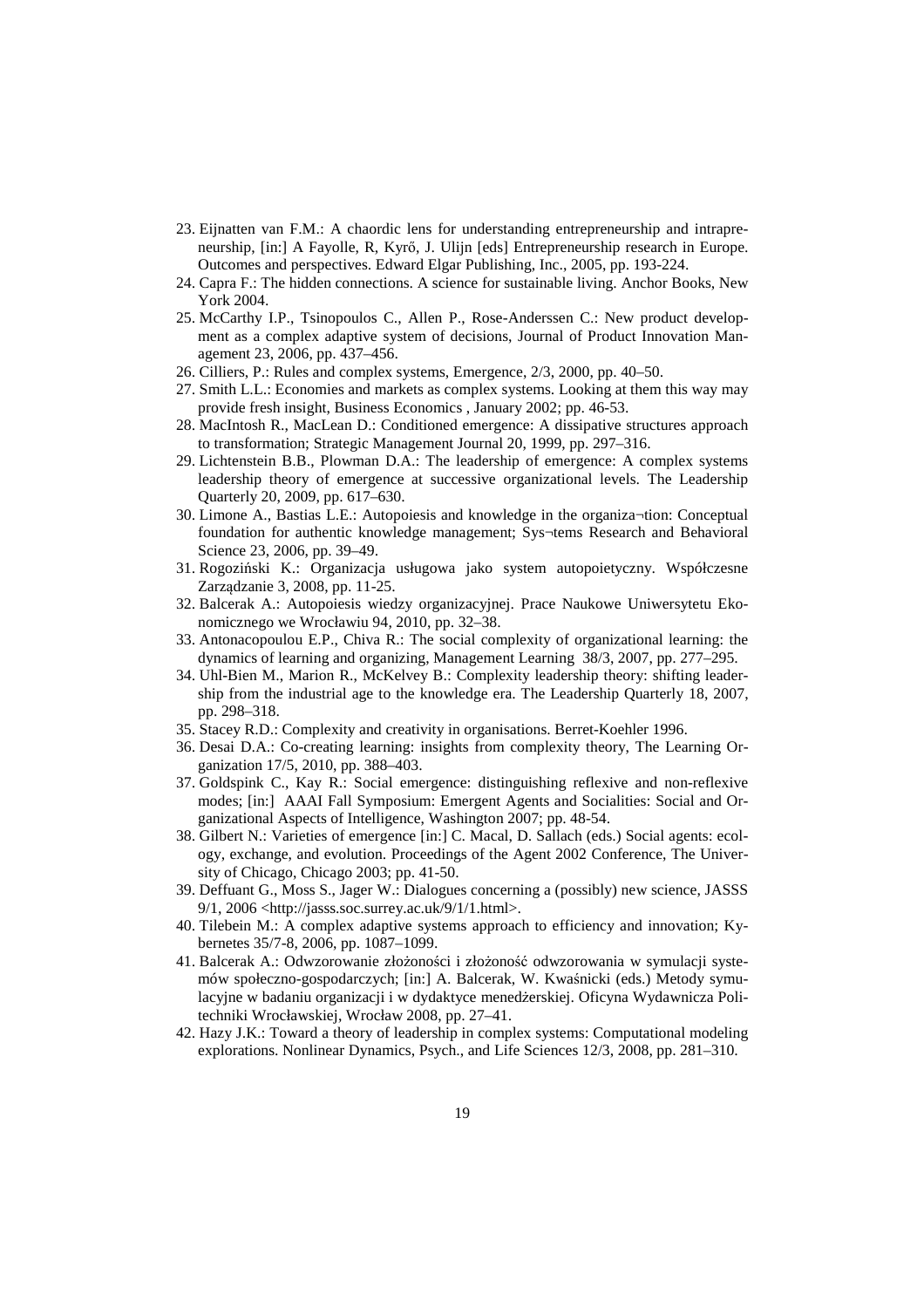- 43. Gilbert N., Troitzsch K.G.: Simulation for the social scientist. Open University Press, Maidenhead 2005.
- 44. Richardson K.A., Tait A., Roos J., Lissack M.R.: The coherent management of complex projects and the potential role of group decision support systems, [in:] K.A. Richardson (ed.), Managing organizational complexity: philosophy, theory, and application, Information Age Publishing 2005, pp. 433-458.
- 45. Tsoukas H., Hatch M.J.: Complex thinking, complex practice: The case for a narrative approach to organizational complexity; [in:] R. MacIntosh, D. MacLean, R. Stacey, D. Griffin (eds.) Complexity and Organization. Readings and conversations. Routledge, Lon¬don – New York 2006, pp. 247-276.
- 46. Maguire S., McKelvey B.: Complexity and management: Moving from fad to firm foundations, Emergence. 1/2, 1999, pp. 19-61.
- 47. Fuller T., Moran P.: Moving beyond metaphor, Emergence 2/1, 2000; pp. 50-71.
- 48. Morgan G.: Images of Organization, Sage. London1986.
- 49. Houchin K., MacLean D.: Complexity theory and strategic change: an empirically informed critique, British Journal of Management 16, 2005, pp. 149–166.
- 50. Yuan F., Woodman R.W.: Innovative behavior in the workplace: The role of performance and image outcome expectations. Ac. of Manag. Jour. 53/2, 2010, pp. 323–342.
- 51. Goepel M. Individuals' support for innovation in the workplace. A hypothesized model of individual innovation reaction behavior. Paper presented at the Dime-Druid Academy Winter Conference 2011, Aalborg 2011.
- 52. Isaksen S.G., Ekvall G.: Managing for innovation: the two faces of tension in creative climates; Creativity And Innovation Management 19/2, 2010, pp. 73-88.
- 53. Styhre A.: The element of play in innovation work: the case of new drug development, Creativity And Innovation Management 17/2, 2008, pp. 136-146.
- 54. McElroy M.W.: The new knowledge management. Complexity, learning, and sustainable innovation. Butterworth-Heinemann 2003.
- 55. Emblemsvåg J., Bras B.: Process thinking a new paradigm for science and engineering, Futures 32, 2000; pp. 635-654.
- 56. Magnusson M., Boccardelli, P., Börjesson S.: Managing the efficiency-flexibility tension in innovation: strategic and organizational aspects, Creativity and Innovation Management 18/1, 2009, pp. 2-7.
- 57. Bessant J., Lamming R., Noke H., Phillips W.: Managing innovation beyond the steady state, Technovation 25, 2005, pp. 1366–1376.
- 58. Andriopoulos C., Lewis M.W.: Exploitation-exploration tensions and organizational ambidexterity: managing paradoxes of innovation, Organization Science 20/4, July– August 2009, pp. 696–717.
- 59. Markides C.C., Oyon D. What to do against disruptive business models? (When and how to play two games at once?), Sloan Management Review, Winter 2011, pp. 42-49.
- 60. Francis D., Bessant J., Hobday M.: Managing radical organisational transformation, Management Decision 41/1, 2003, pp.18-31.
- 61. Argyris C.: Teaching smart people how to learn. HBR 69, 1991, pp. 99–109.
- 62. Argyris C., Schőn D.: Organizational learning II: Addison-Wesley, Reading 1996.
- 63. Stäbler S.G., Ewaldt J.W.: Simulation modeling and analysis of complex learning processes in organizations, Accounting, Management, and IT 8, 1998, pp. 255–263.
- 64. Boisot M., Child J.: Organizations as adaptive systems in complex environments: the case of China, Organization Science 20/3, 1999, pp. 237–252.